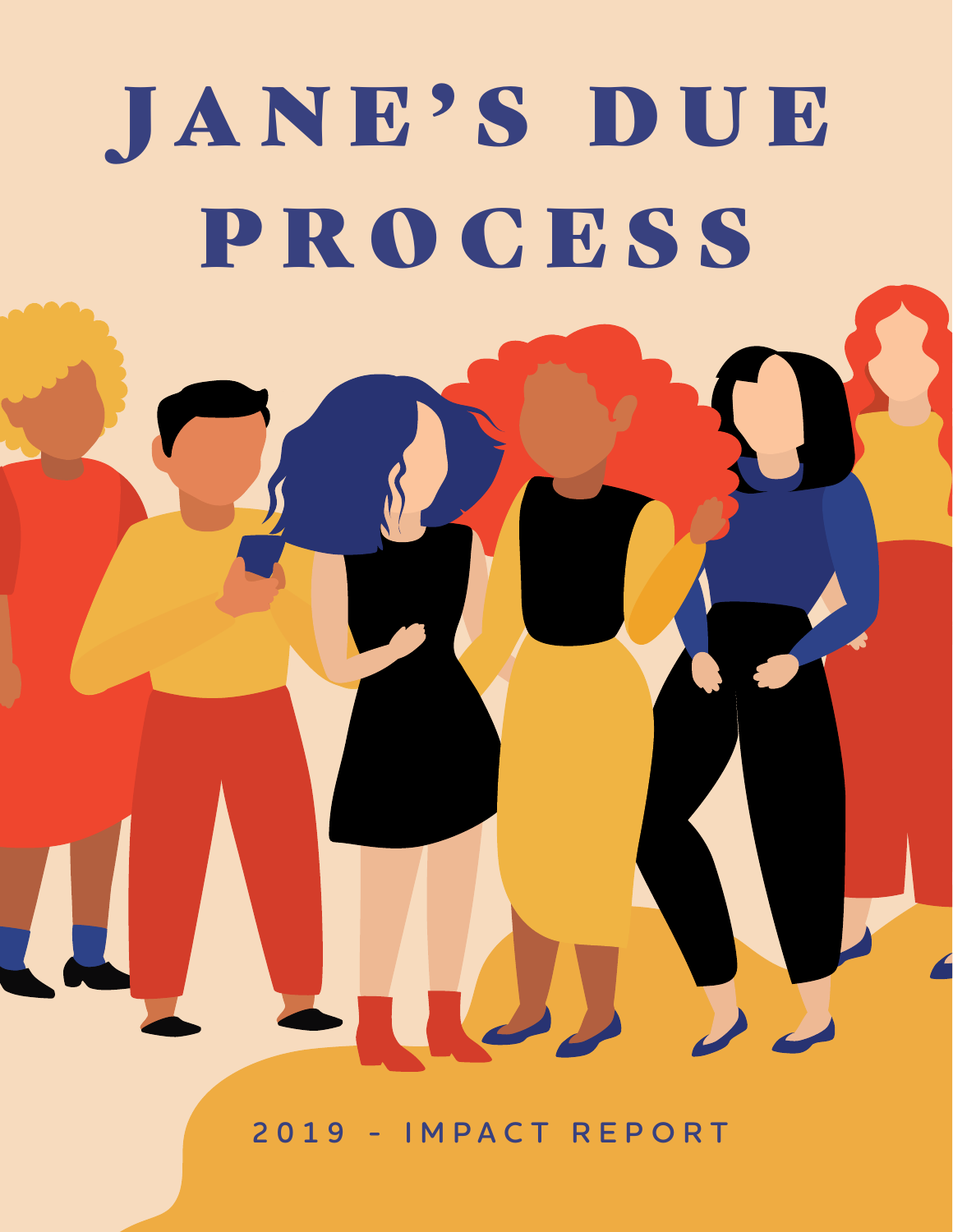# A LETTER FROM OUR EXECUTIVE DIRECTOR

In July 2019, I joined Jane's Due Process as the new executive director. I am so grateful to my predecessor, Tina Hester, who retired after over 10 years of incredible service. As an attorney, a young woman of color and daughter of immigrants, reproductive rights and justice are core to my identity and values. I have been a hotline volunteer since 2015 and interned with JDP during law school - so it is a dream to now be helping lead this organization. Everyday, I am awed by the dedication, passion, and heart that the Jane's Due Process staff, board volunteers, and supporters bring to this work. I am so honored to be in this fight with you as we help young people in Texas access their reproductive rights.

Throughout this impact report you'll see all that Jane's Due Process accomplished in 2019 because of your support. If you've been with us for a long time, you are very familiar with the cornerstone of our work: providing legal support and case management for teens seeking a judicial bypass. The judicial bypass process is critical for young people who cannot safely obtain parental consent to access abortion care. In addition to this foundational program, over the past several years we've also expanded our work to provide additional support to young people in Texas. This includes a text hotline so teens can confidentially access birth control. And a powerful youth leadership program that centers former JDP clients as they become leaders in the movements for reproductive rights and justice. And as

access has become more and more limited across Texas, we've expanded our community education and engagement to make sure young people everywhere know their rights.

Texas passed its first parental involvement law for birth control in the late 1990s. Then in 2001, the state passed its first parental involvement law for abortion. These laws are unjust at their core because they rob young people of their bodily autonomy. So another critical part of Jane's Due Process's work is fighting to repeal parental consent laws. Each and every day we are working to create a future where young people have true reproductive freedom.

**Thank you so much for being a part of this work, none of it would be possible without you!**

#### *Sincerely,*

#### *Rosann Mariappuram*

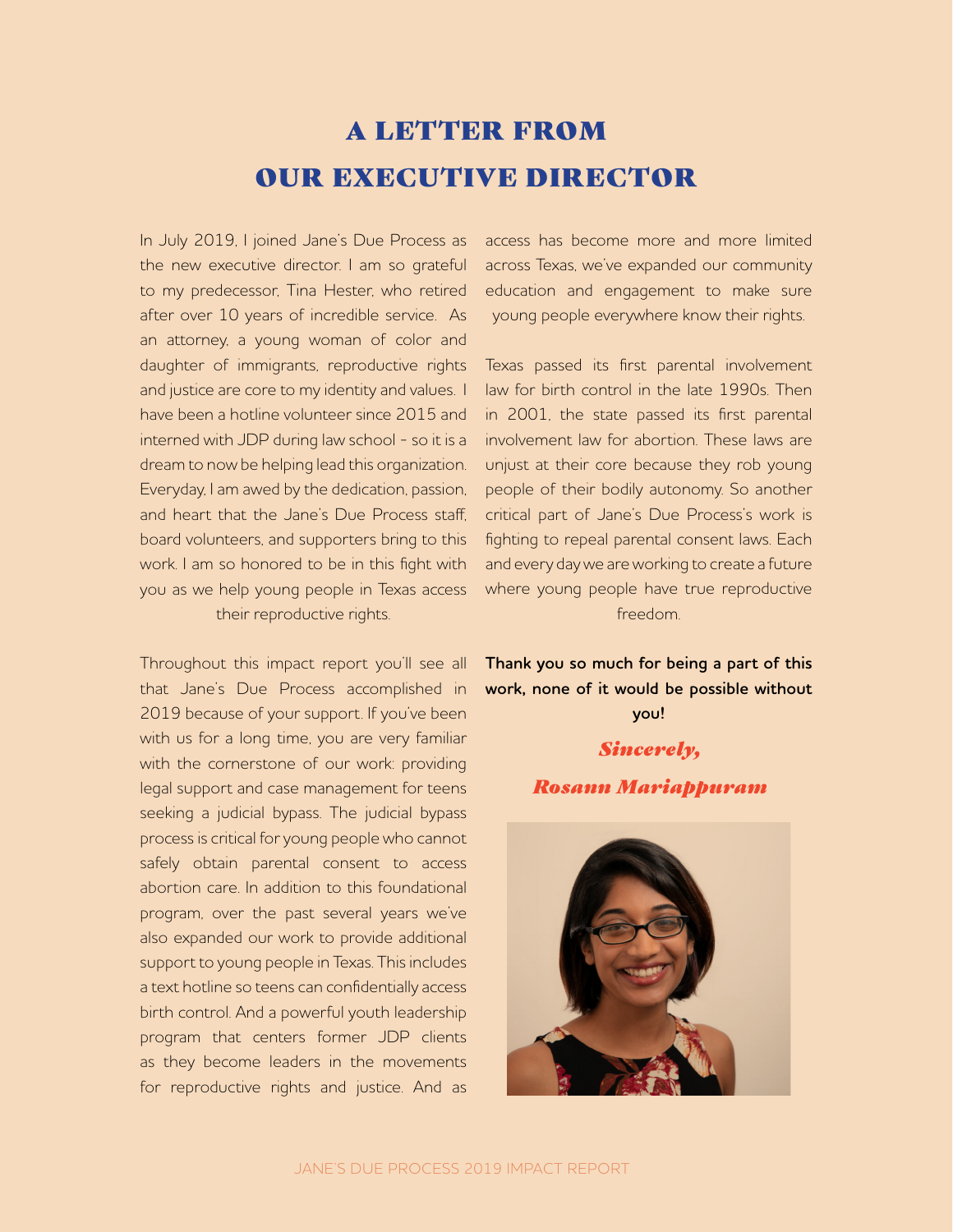# *Accessing Abortion Through Judicial Bypass*

**In 2019, Jane's Due Process helped 325 teens in Texas navigate unintended pregnancy.** Our phone hotline (866-999- 5263) is answered 24 hours a day, 7 days a week by trained volunteers who complete the initial intake with each of our clients. Not all of our clients ultimately choose to pursue judicial bypass, although the majority do.

Once a young person has called our hotline & completed an intake, our client services manager walks them through their pregnancy options, the judicial bypass law, and supports their decision making process. For teens who chose abortion care through the judicial bypass process, we help find them legal representation from our state-wide network of attorneys and manage the logistics of the process. If their bypass is granted by a judge, we help the young person access abortion. This includes everything from coordinating travel to and from the court and clinic, scheduling the appointment, finding funding, and providing emotional support. On average, the entire process from an intake to a Jane getting care takes three weeks. **No matter what, every teen who contacts Jane's Due Process gets all the support we can offer.**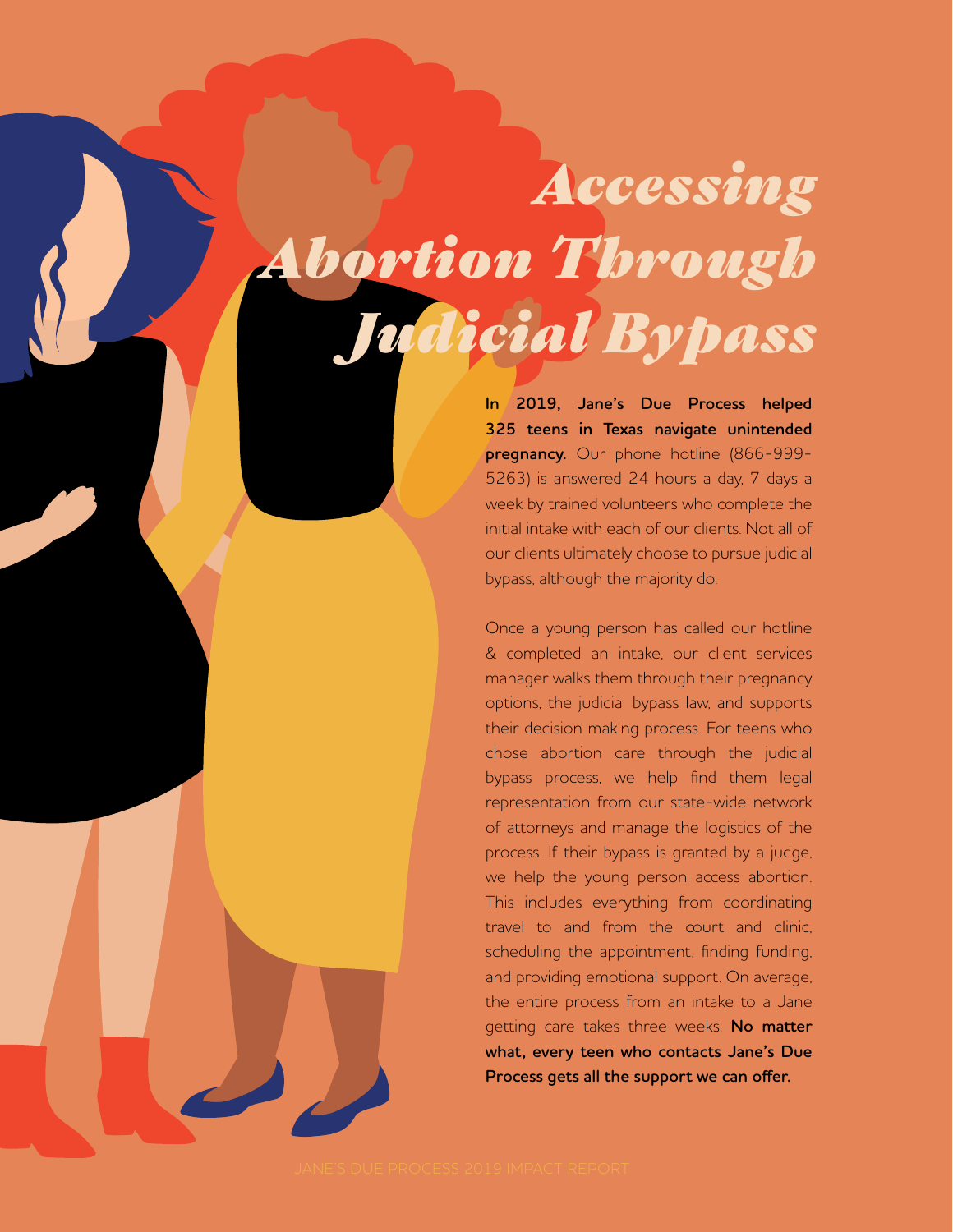**THE NEED FOR JUDICIAL BYPASS, AS WITH ALL SYSTEMIC BARRIERS TO REPRODUCTIVE HEALTHCARE, FALLS DISPROPORTIONATELY ON YOUNG PEOPLE OF COLOR.**



JANE'S DUE PROCESS 2019 IMPACT REPC

17

**AGE**

14

16 62%

15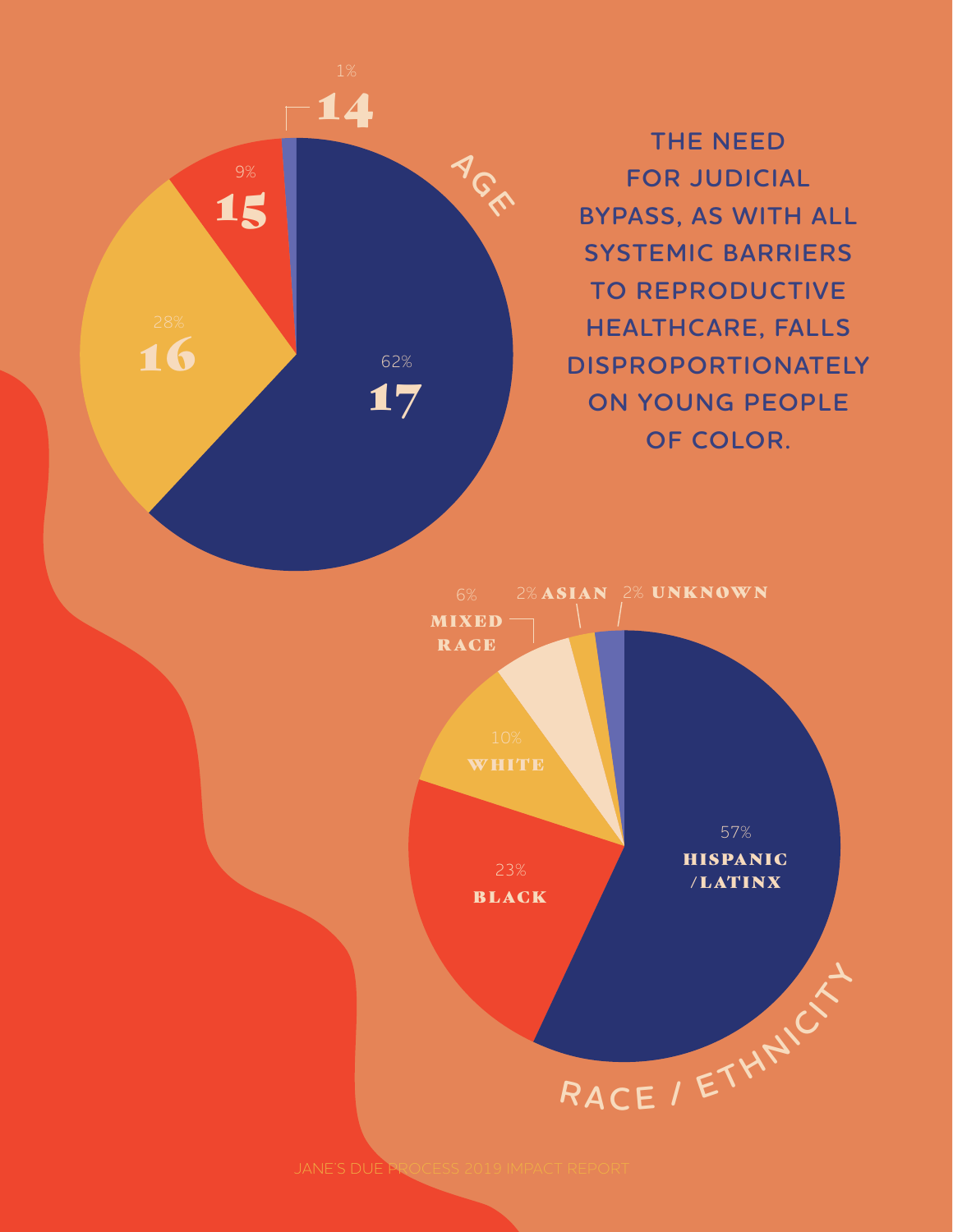# *Reason for Judicial Bypass*

*Outcome*

| <b>PARENT WILL FORCE</b><br><b>MINOR TO CONTINUE</b><br>PREGNANCY (WILL NOT<br><b>CONSENT)</b> | 126          |  |
|------------------------------------------------------------------------------------------------|--------------|--|
| <b>FEAR OF PHYSICAL ABUSE</b>                                                                  | 26           |  |
| <b>OTHER EMOTIONAL ABUSE</b>                                                                   | 59           |  |
| <b>FEAR OF SEXUAL ABUSE</b>                                                                    | $\mathbf{1}$ |  |
| <b>PARENT(S) WILL</b><br><b>KICK OUT MINOR</b>                                                 | 95           |  |
| PARENT UNABLE TO GO TO                                                                         | 19           |  |
| <b>MINOR IS AN ORPHAN</b><br>DE FACTO (NO PARENT<br>PRESENT)                                   | 58           |  |
| <b>OTHER</b>                                                                                   | 41           |  |
| OUR CLIENTS CAN PROVIDE MORE THAN<br>ONE REASON FOR SEEKING BYPASS.                            |              |  |

| <b>GRANTED</b>               | 164 |
|------------------------------|-----|
| <b>DENIED</b>                | 10  |
| <b>NEVER HEARD BACK</b>      | 73  |
| <b>MISCARRIAGE</b>           | 7   |
| <b>CONTINUED PREGNANCY</b>   | 31  |
| <b>NOT PREGNANT</b>          | 12  |
| <b>OBTAINED CONSENT</b>      | 23  |
| <b>TRAVELED OUT OF STATE</b> | 5   |
| <b>TOTAL</b>                 | 325 |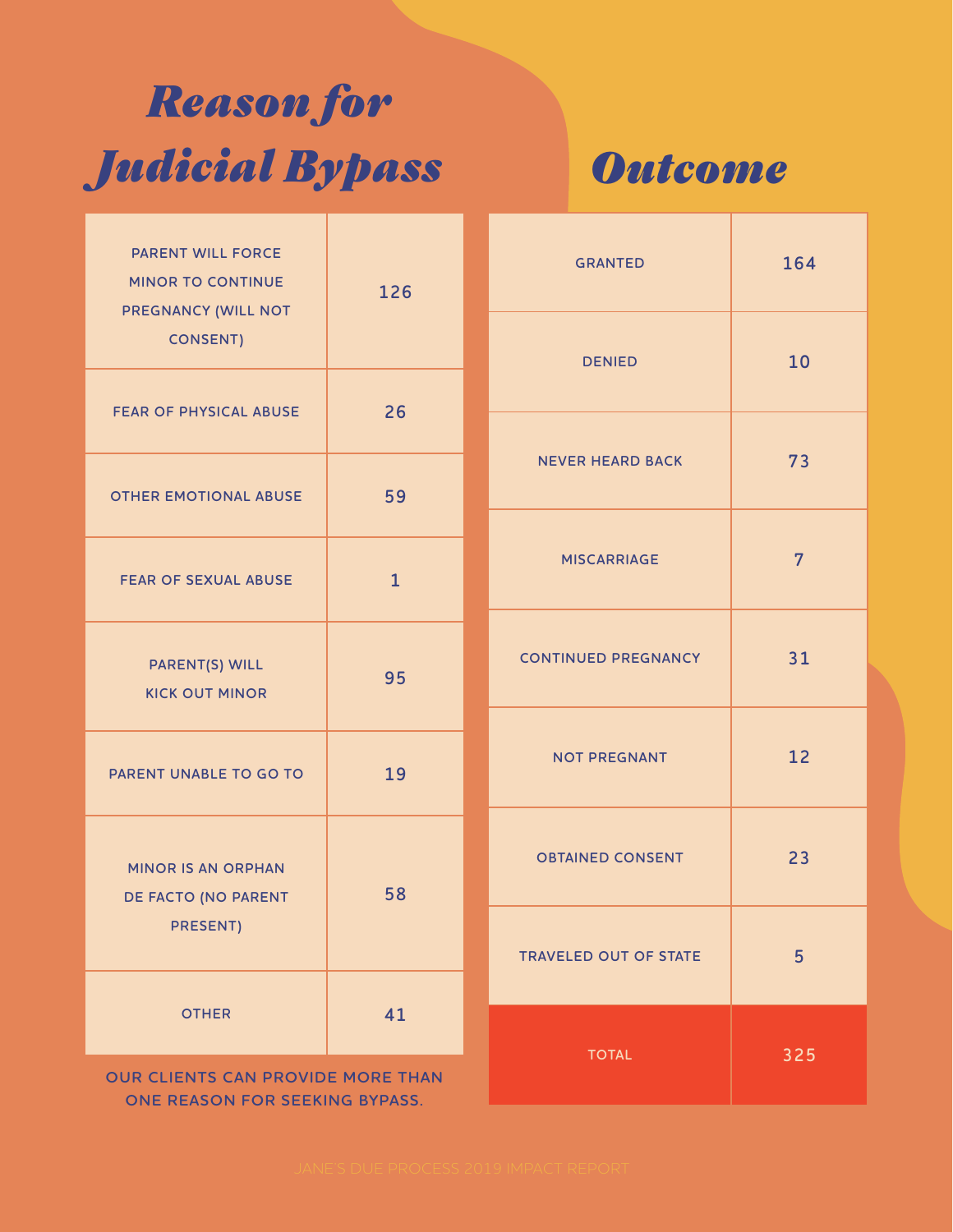**"THEIR MORAL SUPPORT, THEIR UNDERSTANDING, THE WAY THEY EXPLAINED THE PROCEDURE, MAKING SURE I UNDERSOOD EVERYTHING NOT ONLY TO PROVE TO THE JUDGE BUT ALSO FOR MY WELLBEING"**

*- Jane*

**"SPEAKING WITH MY CASEWORKER WAS EXTREMELY POSITIVE, SHE GAVE ME ALL THE INFORMATION I NEEDED AS WELL AS THE SUPPORT AS NEEDED AS WELL."**

*- Jane*

**"MY CASE MANAGER, MY ATTORNEY, AND MY GUARDIAN WERE VERY POSITIVE IN THE JUDICIAL BYPASS. THEY ALL WERE A TREMENDOUS AMOUNT OF HELP AND A GREAT SHOULDER TO LEAN ON AND MADE ME FEEL VERY CONFIDENT THAT I WOULD GET THROUGH THIS SITUATION."** 



**"MY ATTORNEY DID GREAT AND WENT ABOVE AND BEYOND TO HELP ME."**

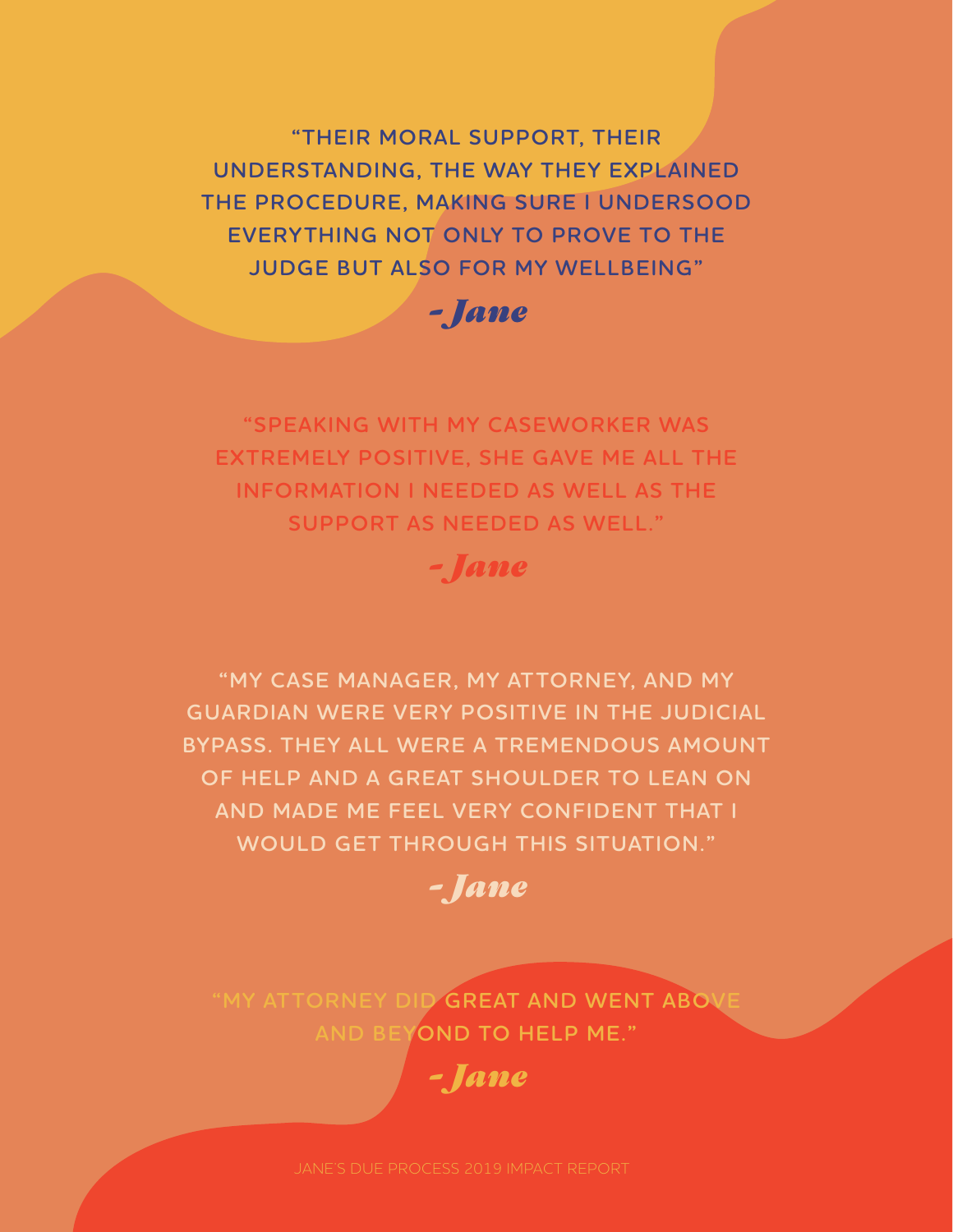# *Helping Teens Get Birth Control*

Texas also has a parental consent law for birth control, meaning that young people need a parent or guardian's permission to obtain prescriptive methods such as the birth control pill or IUD. Teens can get past this barrier by seeking contraceptive care from federally funded programs like Medicaid and the Title X family planning program. However, in 2019 the federal government instituted a domestic 'gagrule' which attempted to prohibit healthcare providers that receive Title X funding from talking about abortion or referring patients to local clinics for care. These new restrictions caused 1 in 4 grantees to leave the Title X program nationwide in 2019. According to the Texas Policy Evaluation Project (TxPEP), the changes also caused a lot of confusion here in Texas for teens and healthcare providers about birth control access.

That's why JDP's text line (866-999-5263 ) is essential. Trained volunteers answer young people's questions from 8am-11pm every single day. We started the text line in 2017 to provide youth the ability to anonymously text us and get information about birth control access and other reproductive and sexual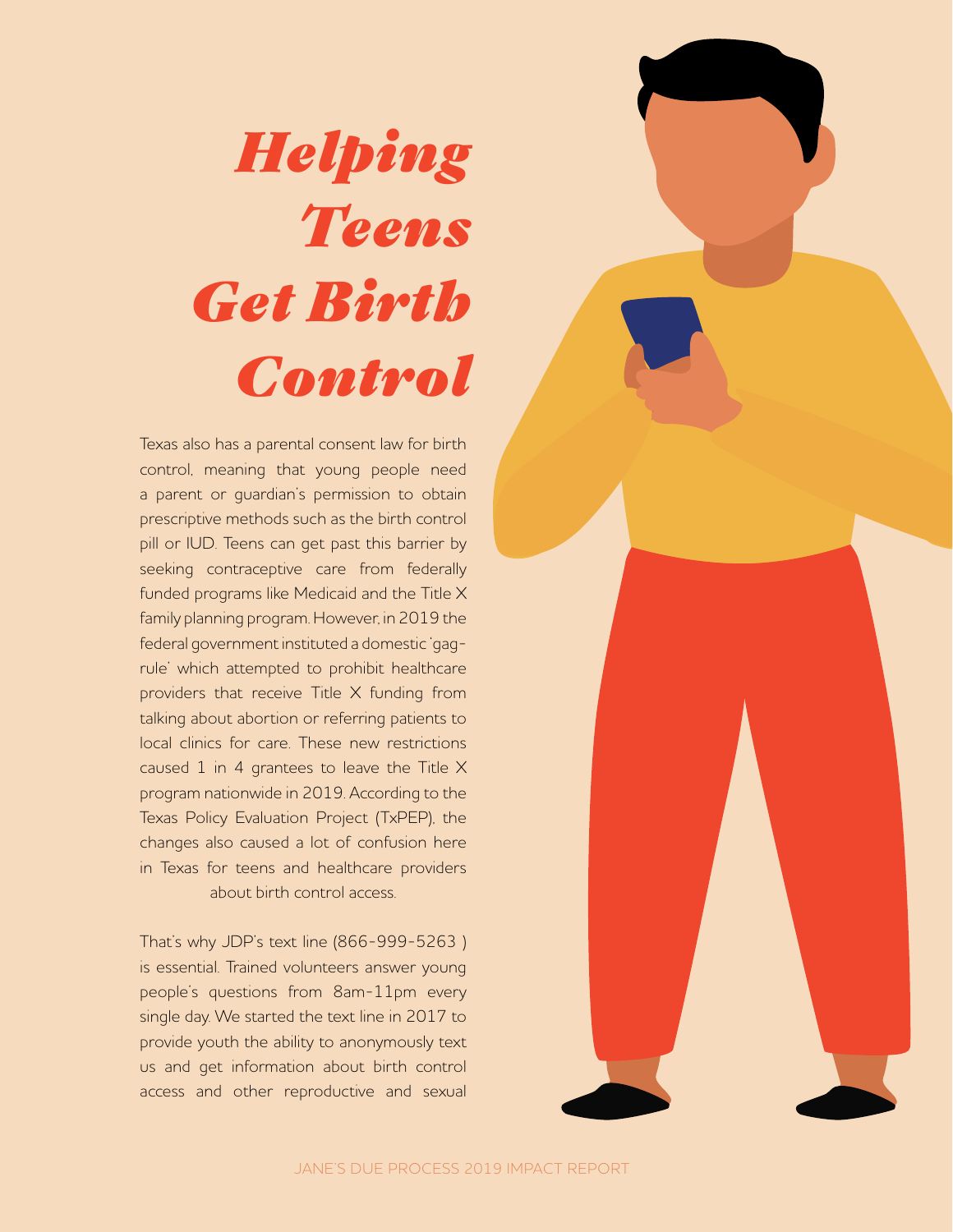health information. We are thrilled with its steadily increasing growth because we know we're reaching more teens across the state who need help.

#### **In 2019:**

- We received 2,121 texts from youth who wanted to know more about their reproductive and sexual health. That's almost double the number of texts we received in 2018!
- Roughly 70% of the texts were from teens wanting information on reproductive and sexual health for themselves. Occasionally a person contacts the text line to get information for a teen they know.
- Teens from all over Texas texted the hotline, including youth in communities like Weslaco, Lubbock, Waco, Wichita Falls, Pharr, El Paso, and Corpus Christi. We received texts from every region of Texas: West Texas, the Panhandle, the Rio Grande Valley, East Texas, North Texas, Central Texas, and South **Texas**
- Sixty one percent of the questions from teens texting the line were about birth control access. Other reasons for contacting the text line included pregnancy scares, abortion access information, and questions about sexually transmitted infections.
- The majority of texts were from youth ages 13 to 17. Occasionally we hear

### from adults who have questions as well!

We also gather information on the text line like what kinds of birth control teens are curious about, how far the teens are from their nearest Title X provider, and if they live in a birth control desert. As we move forward we can use this information to make the text

hotline even more effective.

**"A TEEN REACHED OUT TO THE TEXT HORLINE REGARDING QUESTIONS ABOUT BRITH CONTROL. SHE SHARED THAT SHE HAD HEARD IT WOULD AFFECT HER FUTURE FERTILITY. I PROVIDED EDUCATION TO THE TEEN THAT ALL FORMS OF BIRTH CONTROL DO NOT AFFECT YOUR FUTURE FERTILITY. AND, THAT WITH EVERY FORM OF BIRTH CONTROL, YOU CAN GET PREGNANT BASICALLY AS SOON AS YOU STOP TAKING IT. AT THE END OF THE COVERSATOIN, SHE SAID: 'THANK YOU SO MUCH I APPRECIATE IT."**

> *- Text Line Volunteer*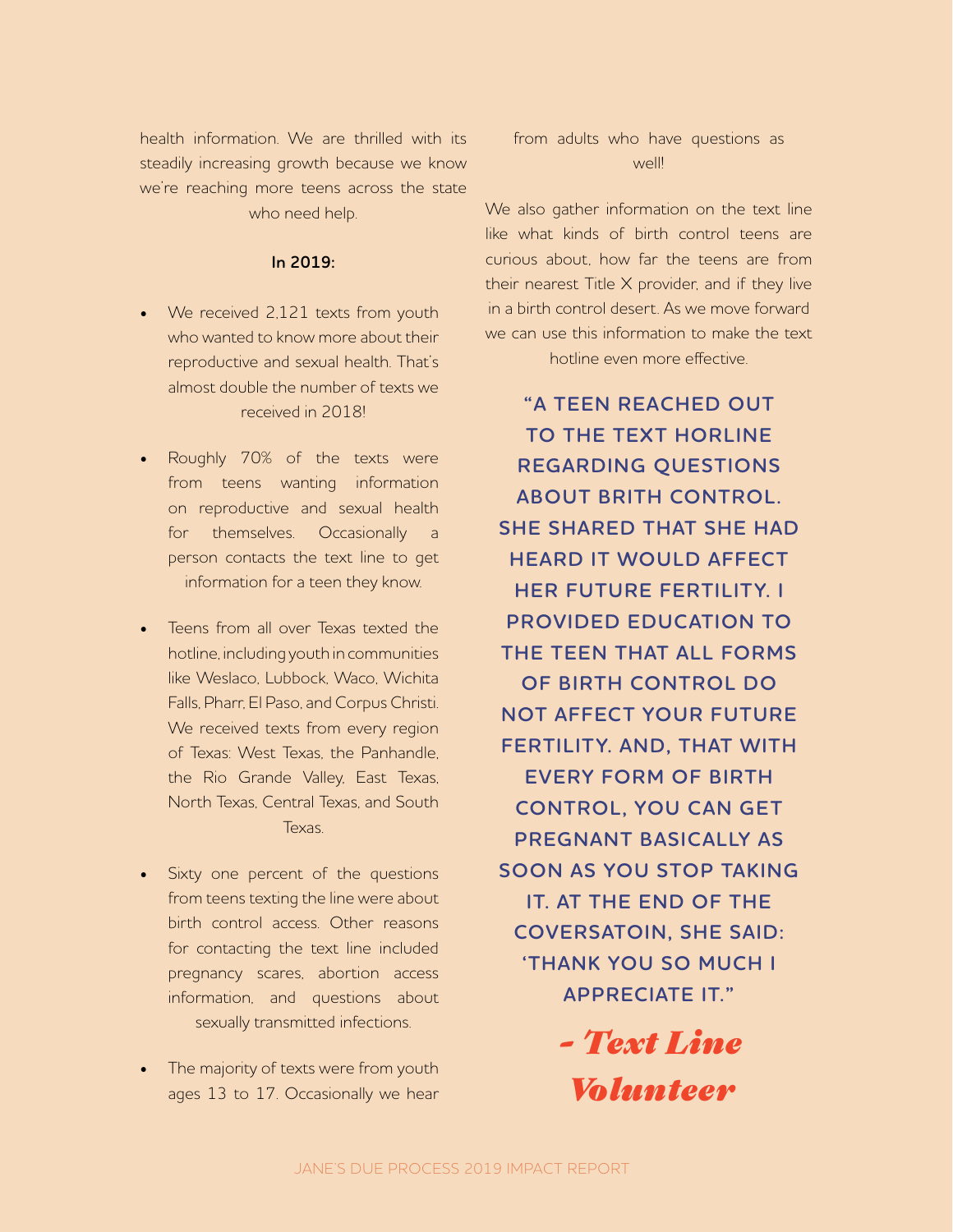# *Youth Leadership*

In January 2019 we transitioned our Peer Support Program into what is now our Youth Leadership program. Five former judicial bypass clients make up our current cohort of youth leaders. We help them apply for fellowships and leadership opportunities in the reproductive health, rights, and justice movements. In 2019 we helped organize the first-ever We Testify Texas, a cohort of Texans (including our youth leaders) developed to become abortion storytellers through the national We Testify program of the National Network of Abortion Funds. We also connect

**"I STARTED SHARING MY STORY TO TRY TO CHANGE PARENTAL NOTIFICATION LAWS AND OTHERS THAT THREATEN ABORTION ACCESS. WE ALL HAVE THE RIGHT TO END A PREGNANCY IF WE'RE NOT READY TO CARRY IT TO TERM — AND TO MAKE THAT DECISION ON OUR OWN, WITHOUT PARENTS, LAWYERS, OR JUDGES."**

# *Veronika*

**in PopSugar, April 2019**

the cohort with journalists and speaking opportunities to get their stories out into the world.

### **Our youth leaders accomplished so much in 2019, including:**

- Had their stories published in outlets including Bustle, PopSugar, Rewire, Teen Vogue, VICE, and Bitch Media.
- Won fellowships with various organizations including NARAL Pro-Choice Texas and Reproaction, took part in the Texas Abortion Funds AdvocacyDay at the Texas legislature, and did work with Deeds Not Words, Planned Parenthood of Greater Texas, and Advocates for Youth.
- Testified in front of the United States Congress on the state of reproductive rights in America.
- Spoke about youth reproductive rights at events like the Abortion Care Network Conference, had their stories featured in a YouTube documentary about parental involvement laws, and were honored for their work by the Texas Equal Access Fund.

This is just our first cohort of youth leaders! Coming into 2020 we have plans to develop new youth leaders, and we're also developing programming to engage youth who haven't had abortions but who want to be advocates for youth reproductive and sexual health.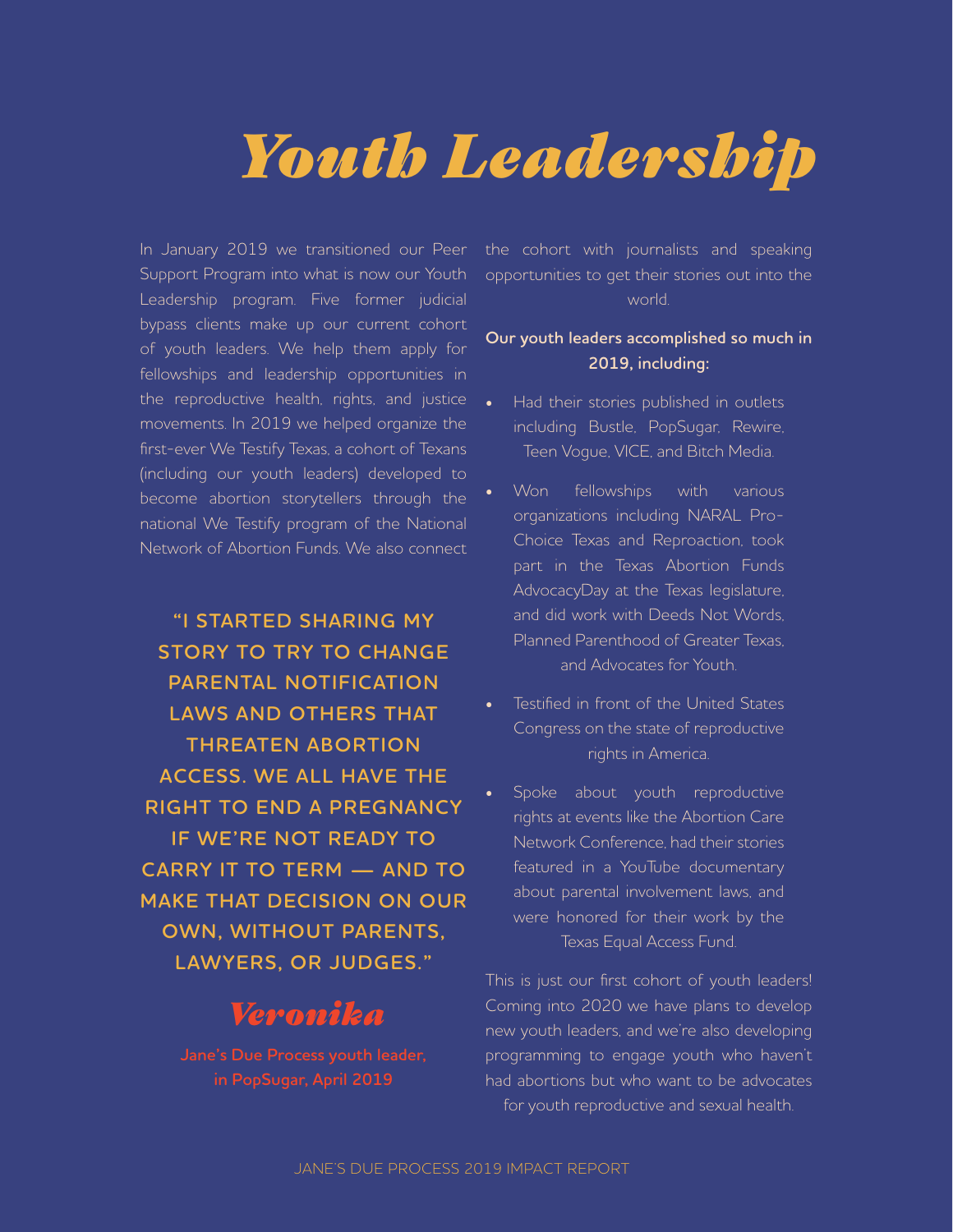# *Community Engagement & Education*

In 2018 Jane's Due Process started dramatically improving our reach online to reach youth directly with information about reproductive and sexual health. In 2019, our Facebook ads made over 500,000 impressions with youth ages 14 to 17 in Texas -- which is equal to the number of Texas teens in that age range signed up for Facebook. **That means that every teen in Texas on Facebook saw one of our ads at least once in 2019.** We heard from teens that these ads (as well as ads on Instagram) gave them the information they needed to access birth control and know where to turn for support if they experienced an unwanted pregnancy. They also let us know how much it meant to them that we were fighting to protect and expand their rights.

**TO GET AN IDEA OF JUST HOW MUCH IMPACT OUR DIGITAL ADS PROMOTING YOUTH ACCESS TO BIRTH CONTROL AND ABORTION HAVE HAD, CHECK OUT THESE NUMBERS:** 

### **BIRTH CONTROL AD #1** ENGLISH

This ad **reached 525,038 teens** between the ages of 13-17 in Texas. The average number of times each person saw this ad was: 8.65. This ad **led to 27,479 clicks to our website** to learn more about Title X. It received 8,271 reactions and 3,234 shares.

### **JUDICIAL BYPASS AWARNESS AD #1 SPANISH**

This ad **reached 111,388 Spanish speaking teens** between the ages of 13-17 in Texas and in Mexican border states Chihuahua, Tamaulipas, and Coahuila. The average number of times each person saw this ad was: 16.91. This ad **led to1,298 clicks to our Spanish website pages** to learn about judicial bypass. This ad led to 7,836 reactions and 115

shares.

JANE'S DUE PROCESS 2019 IMPACT REPORT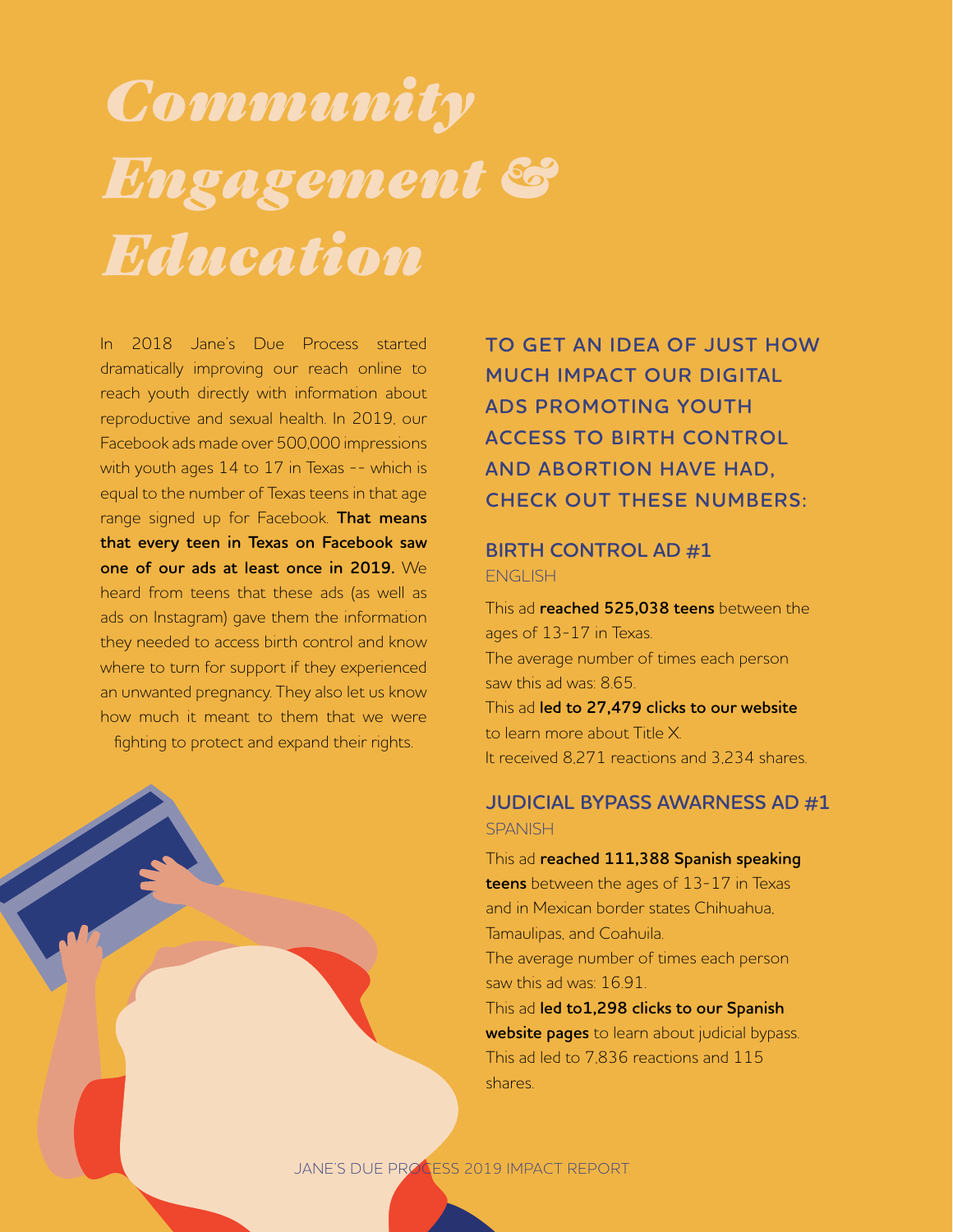**"BECAUSE OF ONE OF THESE ADS, I WAS ABLE TO GET ON BIRTH CONTROL AND GET TREATED FOR SOMETHING I DIDN'T EVEN KNOW I HAD! Y'ALL'RE DOING A GOOD JOB AND I'M GLAD THAT YOU'RE PROVIDING THESE RESOURCES FOR TEENAGERS."** 

# *- Jane*

**"THANK YOU FOR THIS! I KNOW SO MANY YOUNG PEOPLE WHO ARE THROWN INTO PARENTHOOD TOO YOUNG BECAUSE OF THEIR PARENTS. THANK YOU FOR HELPING KIDS OUR AGE TAKE CONTROL OF OUR BODIES."**

*- Jane*

**"HONESTLY, IT'S AMAZING THAT WE HAVE THIS KIND OF SUPPORT HERE IN TEXAS. EVERYBODY HAS A RIGHT TO DO AS THEY PLEASE WITH THEIR OWN BODY."** 



**"YO AMO Y APOYO A JANE'S DUE PROCESS. ELLOS ME AYUDARON CONSEGUIR MI ABORTO."** 



JANE'S DUE PROCESS 2019 IMPACT REPORT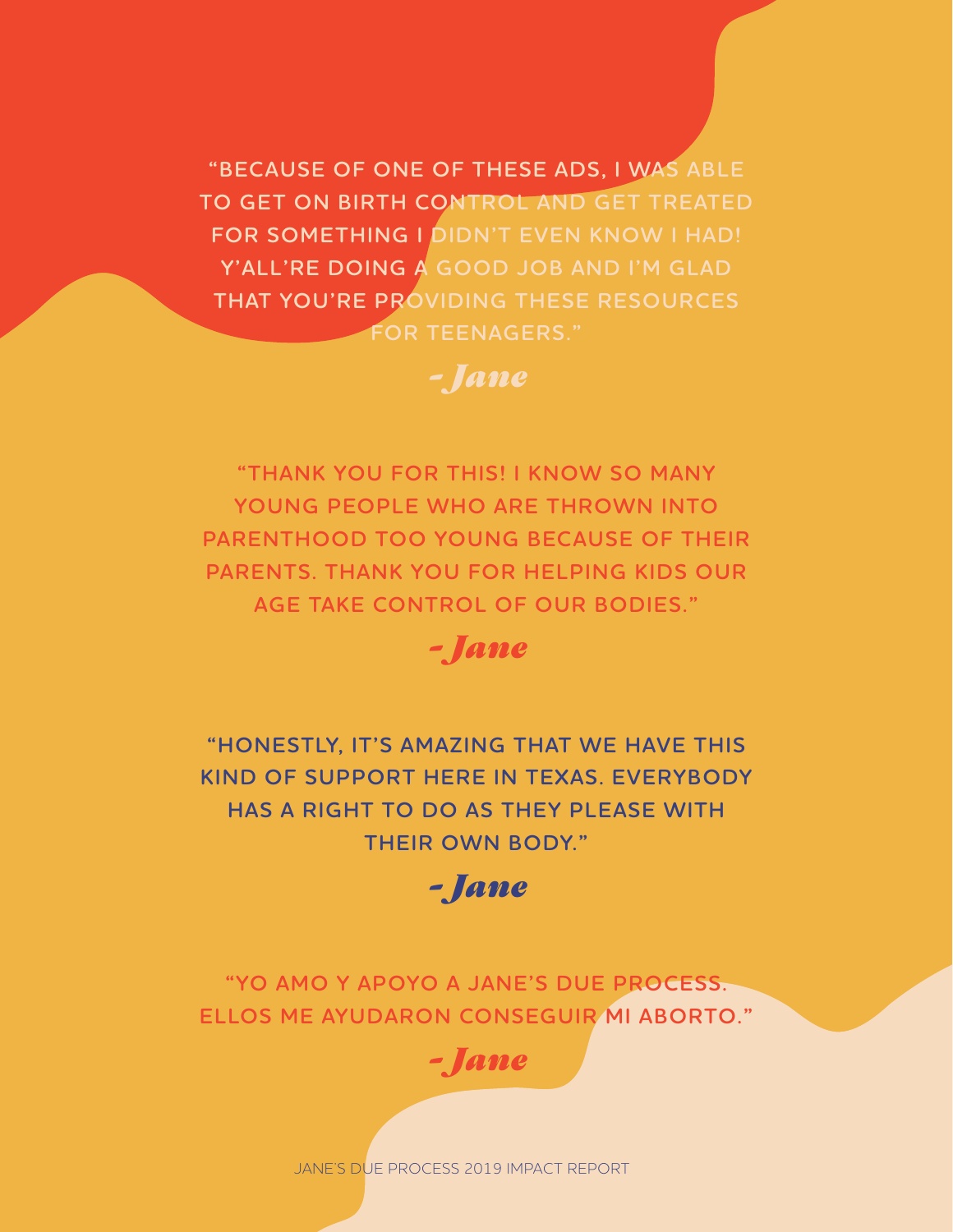

- We provided support to advocates fighting against a parental consent for abortion law proposed in the Florida legislature.
- On top of providing online Continuing Legal Education (CLE), we hosted in-person CLE events in the Rio Grande Valley and Dallas, bringing together lawyers to learn more about how to serve youth who need judicial bypass.
- Our community engagement coordinator, Eleanor Grano, coordinated a training for our partners in the Trust. Respect. Access. coalition of Texas abortion rights organizations to produce social media campaigns fighting back against the wave of local abortion ban ordinances being passed in various communities around the state.
- Our client services manager Irma Garcia became a certified sex educator and presented on youth reproductive rights as part of the Day School ATX events hosted by our friends at The Afiya Center.
- We welcomed new staff member Graci D'Amore to our team to grow our text line capacity.
- Our staff attended various conferences, building relationships with youth service professionals around the state to ensure that when young people in Texas need us, adults in their lives know about our resources -- and are prepared to share them without stigma or shame.

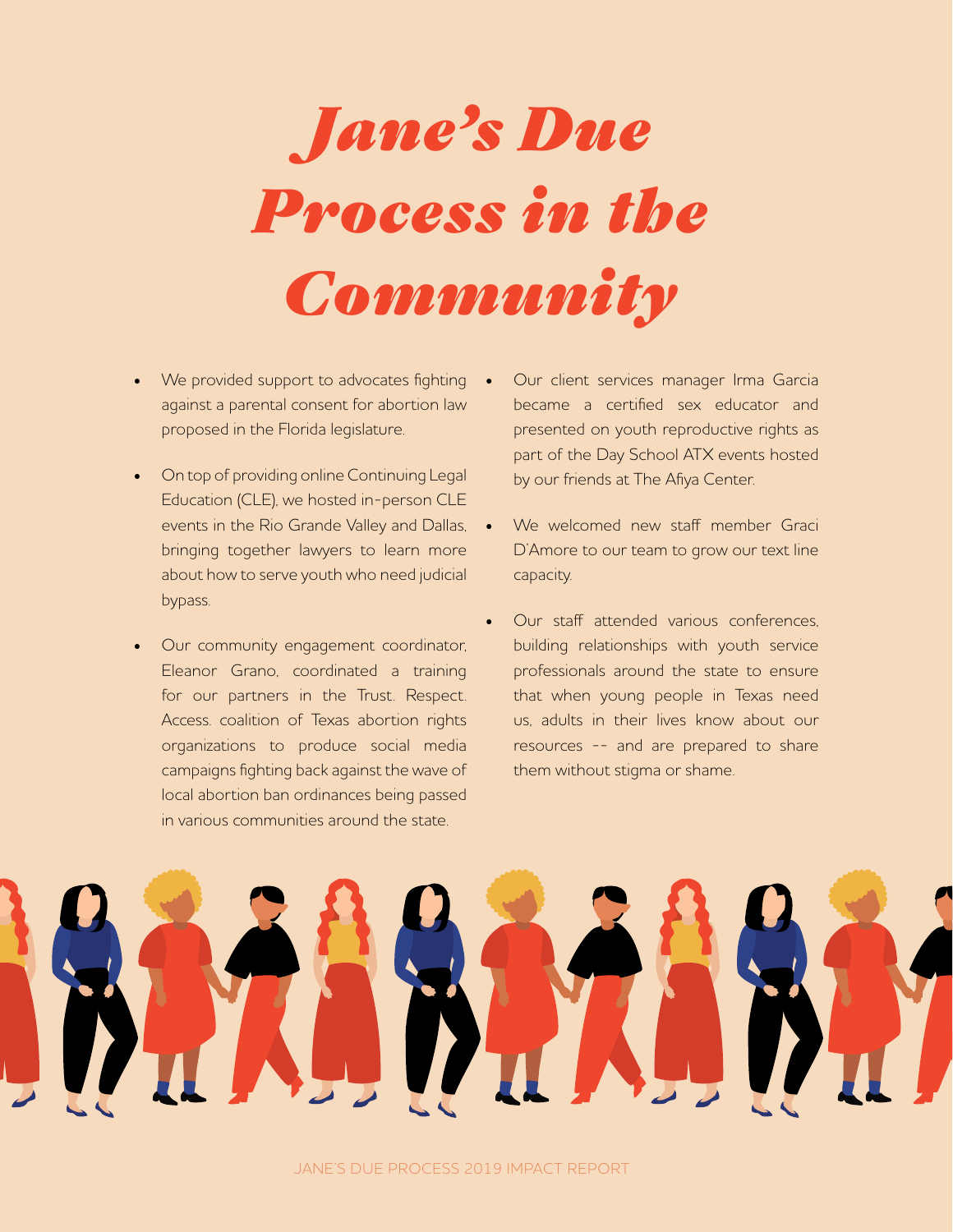# THANK YOU!

AS A SMALL ORGANIZATION SERVING YOUTH ACROSS TEXAS (AND SOMETIMES BEYOND), JANE'S DUE PROCESS IS ONLY ABLE TO ACHIEVE WHAT WE DO BECAUSE OF THE SUPPORT FROM A NUMBER OF FOUNDATIONS AND INDIVIDUALS JUST LIKE YOU. YOUR GIFTS TO JANE'S DUE PROCESS DIRECTLY IMPACT THE LIVES OF THOUSANDS OF YOUNG PEOPLE EVERY YEAR — FOR THAT WE SAY, **THANK YOU!**

THANK YOU TO THE FOLLOWING ORGANIZATIONS FOR SUPPORTING OUR WORK IN 2019:

**GRANT ME THE WISDOM FOUNDATION HARRIS AND ELIZA KEMPNER FOUNDATION HERB BLOCK FOUNDATION INTREPID PHILANTHROPY FOUNDATION JACOB AND TERESE HERSHEY FOUNDATION JURIED FAMILY FOUNDATION MITHOFF FAMILY CHARITABLE FUND TRAVIS COUNTY WOMEN LAWYERS FOUNDATION FLORA HEWLETT FOUNDATION WINKLER FAMILY FOUNDATION VARIOUS ANONYMOUS FOUNDATIONS**

> WE ALSO WANT TO THANK THE GENEROUS HOSTS OF OUR EVENTS IN 2019:

**DENISE AND KEVIN MOORE - SAN ANTONIO LIZE BURR AND CHRIS HYAMS - AUSTIN LISA AND CHARLES SIEGEL - DALLAS.**